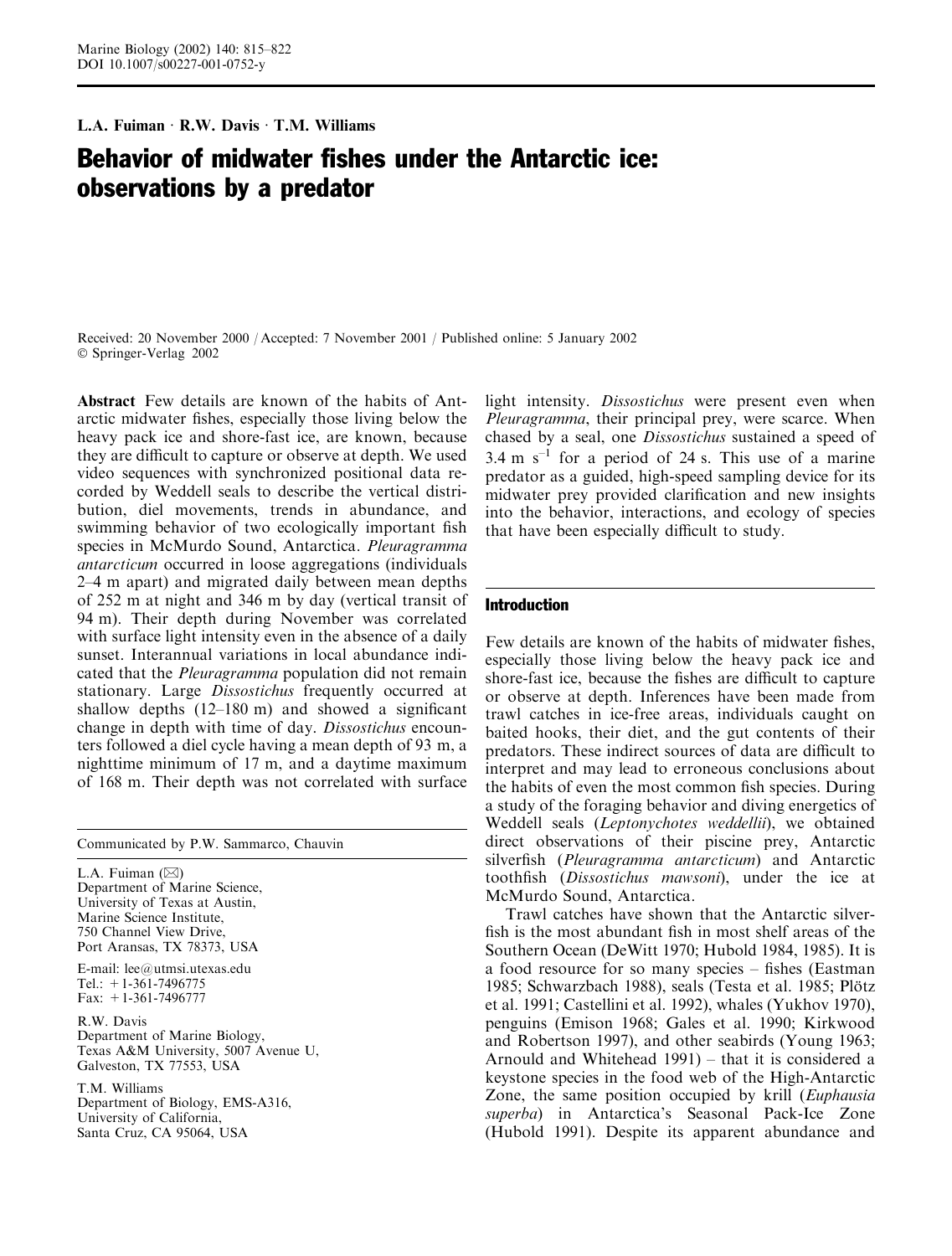importance in the Antarctic marine food web, attempts to capture Pleuragramma beneath the ice have been unsuccessful and little is known about its behavioral ecology. Pleuragramma is reported from depths of 0– 900 m (Kock et al. 1984; Gerasimchuk 1986; Ekau 1990). There is clear size segregation by depth, with the smallest, youngest individuals shallowest, and adults below 400 m (Hubold 1984; Kellermann 1986; Hubold and Ekau 1987). Pleuragramma is thought to form shoals (Eastman 1985), an inference that is possibly based on its abundance and resemblance to herrings.

The much larger Antarctic toothfish sometimes ranks second in abundance and first in biomass in bottom trawls (Ekau 1990). This piscivore feeds heavily upon Pleuragramma (Calhaem and Christoffel 1969; Eastman 1993) and is, in turn, the prey of whales (Yukhov 1971; Thomas et al. 1980) and seals (Testa et al. 1985; Calhaem and Christoffel 1969). It has been considered second in importance to Pleuragramma in the Antarctic pelagic food web (Testa et al. 1985; Eastman 1993). Adult Dissostichus are known from near-bottom waters at depths of 300–1600 m (Ekau 1990; Eastman 1993; Vacchi and Greco 1994), although juveniles 11–71 cm in length have been reported from depths of 0–300 m (Yukhov 1971).

Our direct observations were made with a video camera and synchronized multi-sensor data recorder atttached to several seals as they foraged under the ice in McMurdo Sound. This new information expands the base of knowledge for two of the most important fish species in Antarctica and indicates that some existing notions about their distribution and behavior may need to be revised.

#### Materials and methods

We attached a video camera and data recorder to Weddell seals to study foraging behavior and diving energetics of seals and to observe fishes directly, in situ, under the sea ice of McMurdo Sound, Antarctica. In October 1997, 1998, and 1999, we cut a rectangular depression  $(2.5 \text{ m} \times 1.5 \text{ m} \times 1 \text{ m}$  deep) in the 3-m-thick sea ice and drilled a hole (1.3 m diameter) through one end. The work was done where there were no other holes or cracks for the seals to breathe through within a 2-km radius. We positioned a portable hut over the hole to serve as a laboratory. Holes were located approximately 10 km west of Cape Armitage, Ross Island, adjacent to the McMurdo Ice Shelf, where the sound is 570 m deep (1997: 77° 51′ 52.9″S, 166° 14′ 21.9″ E; 1998: 77° 51′ 51.7″ S, 166<sup>°</sup> 14′ 26.0″ E; 1999: 77° 51′ 43.3″S, 166° 14′ 3.4″E). The field season continued through early December each year.

The video system and data recorder and their deployment were described in detail by Davis et al. (1999). Briefly, the miniature, low-light-sensitive, black-and-white video camera (6 cm long×6 cm diameter; minimum illumination 0.05 lux; angle of view  $80^{\circ}$  horizontal,  $60^\circ$  vertical) was encircled by an array of near-infrared light-emitting diodes (LEDs). These LEDs enabled the camera to record images underwater in complete darkness to a distance of about 1 m. When additional ambient light was available, objects were visible at much greater distances. Because seals have a maximum visual sensitivity under low-light conditions in the spectral region of 496 nm, the near-infrared LED light source  $(\lambda_{\text{max}}=850 \text{ nm})$  was believed to be invisible to them and their prey (Lythgoe and Dartnell 1970; Lavigne et al. 1977; Nelson 1981). This prevented alterations in the normal behavior of the seals and their prey due to artificial light from the instrument. For most dives, the camera was mounted on top of the seal's head so that the seal's eyes and muzzle were visible in the lower part of the field of view.

The torpedo-shaped main housing  $(35 \text{ cm} \text{ long} \times 13 \text{ cm} \text{ diam}$ ter) contained an 8-mm video tape recorder (VTR), rechargeable lithium-ion batteries, and a microprocessor that controled the VTR and data acquisition. The microprocessor received data from the following onboard instruments and stored them on a PCMCIA card once per second: clock, pressure transducer (calibrated for depth), flowmeter (calibrated during postprocessing for water speed using the method of Blackwell et al. 1999), and gimbaled flux-gate compass (calibrated locally using the sun's position). A time signal was encoded on one audio track of the video tape once per minute to synchronize the video and data. The flux-gate compass was in a separate housing  $(17 \text{ cm} \text{ long} \times 5.5 \text{ cm} \text{ diameter})$  positioned behind the main housing. Sound was recorded on one audio channel of the VTR with a hydrophone which had a frequency response of 50 Hz to 16 kHz. Flipper stroke frequency obtained from an accelerometer (6 cm $\times$ 3 cm $\times$ 2 cm) mounted near the base of the tail was recorded as an audible signal on the second audio channel of the video tape. The main housing rested in a non-compressible foam cradle positioned middorsally, just behind the seal's shoulder. The cradle provided enough buoyancy to make the entire video system and data recorder neutrally buoyant. Instruments were activated by an external switch. The data record was limited by the video tape to 6 h.

We worked with 15 adult or subadult Weddell seals, 1 at a time and 5 each year. There were 10 males and 5 females, havinga mean standard length of 2.4 m ( $\pm$  0.8 SD) and mean body mass of 406 kg  $(±60$  SD). After the equipment was attached to a seal, the animal was allowed 18 h to recover from anesthesia before being released into the breathing hole. Each instrumented seal was used for 4 to 5 days, after which time the equipment was removed and the seal was returned to the place it was captured. Within 24 h of release into the breathing hole, the seals began performing voluntary dives similar in depth and duration to those reported for free-ranging seals (Castellini et al. 1992). The rectangular depression around the hole allowed seals to rest horizontally at the surface. Every 6–12 h, while a seal rested, the main housing of the video system was removed from the seal and the data were transferred to a computer database. The batteries and videotape were replaced and the main housing was reattached to the seal. Each 8-mm videotape was duplicated in VHS format immediately after recovery, when a time code was superimposed on the video display to facilitate subsequent analysis. Video tapes were screened for encounters with prey which were recorded in the database. Many fishes and invertebrates were seen on the videotapes, but only fishes that could be confidently identified are reported here.

Identification of fishes was based on a suite of characteristics that could be observed through frame-by-frame analysis of the video recordings. In most instances, encounters occurred under very dark conditions so that the fish first came into view when it was <50 cm from the seal's muzzle and brightly illuminated by only the LED array. *Pleuragramma* was identified by its small size (about 1.5–2.0 times the width of the seal's muzzle), brightly reflective surface, pointed snout, compressed body, and lack of dark pigmentation (Fig. 1A). Dissostichus was identified by its large size; entire fish were only seen at a distance (Fig. 1B). More often, a small portion of a fish was observed as a seal inspected it at a distance of several centimeters (Fig. 1C). Pagothenia borchgrevinki was similar in size to Pleuragramma but was distinguished by its more robust head and body, rounded snout, and its dull, nonreflective body (Fig. 1D). Using these criteria, almost all fishes could be confidently identified.

Surface light levels were recorded at half-hour intervals approximately 2.5 m above the sea ice usinga cosine quantum light sensor (Li-Cor, Inc.). Surface light intensities during fish encounters were based on the most recent measurements of light intensity.

Three-dimensional positions of fishes observed on the video record were measured as the position of the seal at that moment.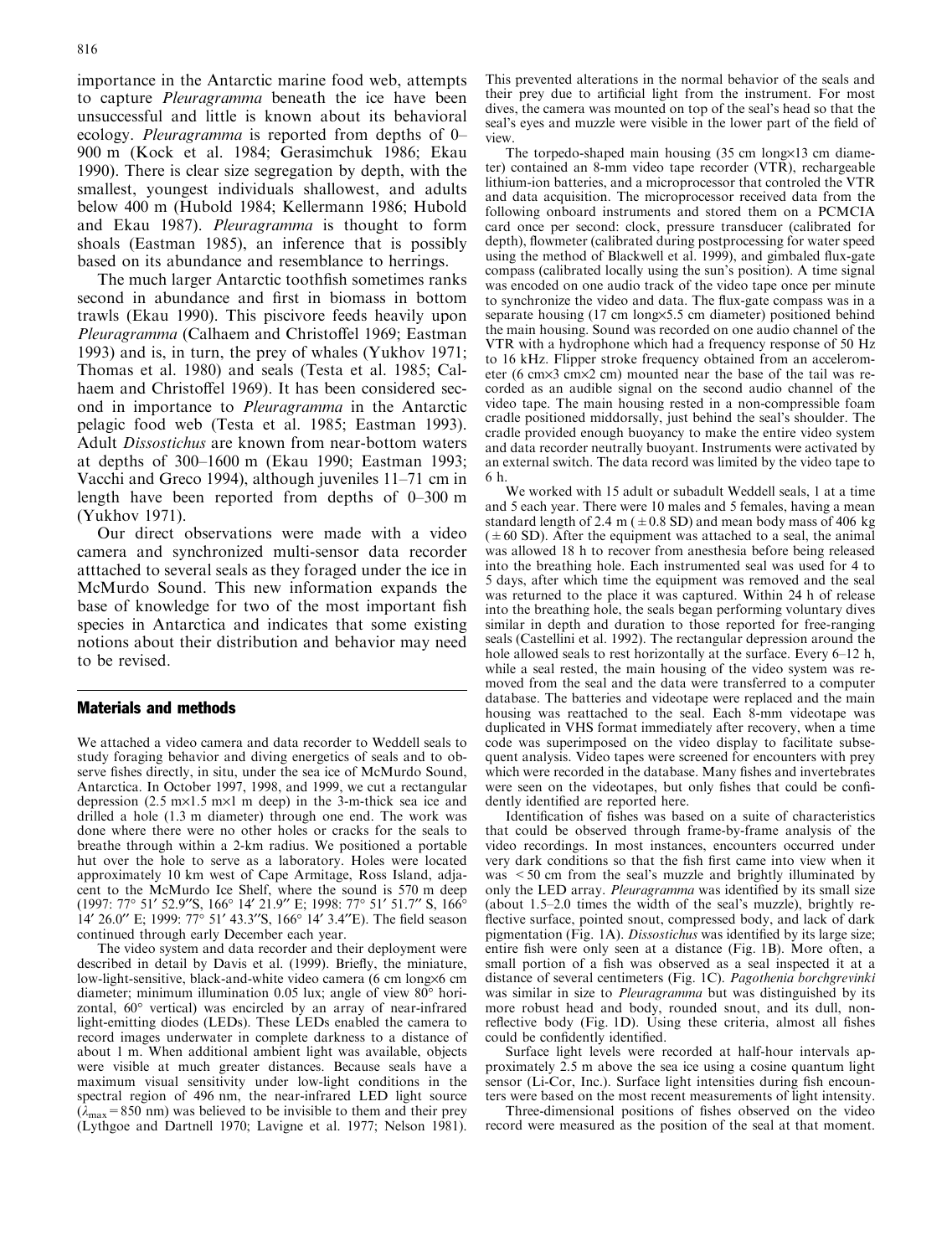The seal's position was computed for every 1 s of a dive from the time, depth, compass bearing, and swimming speed recorded by the onboard sensors. Positions were corrected for ocean currents by calculating "set" and "drift" using standard "dead-reckoning" methods (Bowditch 1995). This technique assumes that current speed and direction are temporally and spatially uniform during each dive. Statistical analyses were performed using Systat (version 8.0, SPSS Inc.). Tests for diel vertical migration employed methods of circular statistics as described by Batschelet (1981).

### Results

#### Pleuragramma antarcticum

The most frequently observed fish species was adult Pleuragramma, approximately 20–25 cm in length  $(n=336$  fish in 58 successful foraging dives by 6 seals). All Pleuragramma were encountered within a horizontal radius of 939 m of the breathing hole (Fig. 2A). Ten were observed under the nearby permanent ice shelf, 20– 175 m beyond its edge, which was estimated to be at least 30 m thick. Nearly all (97%) Pleuragramma were observed at depths  $>160$  m and the maximum depth was 414 m. The remaining nine fish were at depths between 56 and 137 m.

Pleuragramma were observed at nearly every hour of the day, and differences in their depth at the time of encounter suggested that they might undergo diel vertical migration. Actual observations showed that Pleura-



Fig. 1A–D Fishes observed through a video camera mounted on the head of Weddell seals. A Pleuragramma antarcticum at a depth of 220 m. B Dissostichus mawsoni at a depth of 12 m; note vertical bands on flank. C Dorsal fin of an adult Dissostichus mawsoni at a depth of 326 m. D Pagothenia borchgrevinki immediately below the sea ice

gramma were shallowest between midnight and 0300 hours (mean depth 218 m $\pm$ 109 SD, n=7 dives) and deepest between 1430 and 1730 hours (mean depth 348 m  $\pm$  22 SD,  $n=9$ ). To test for vertical migration, we examined the relationship between depth and time of day for the first *Pleuragramma* encountered in each dive  $(n=58)$ . In 46 of the 51 dives with multiple *Pleuragramma* encounters, the depth of the final encounter was shallower than the first encounter, indicating that the fish fled upward. The final encounter averaged 66 m shallower than the first encounter and was as much as 196 m

## Pleuragramma antarcticum



Fig. 2A–C Locations of observations of Pleuragramma antarcticum in McMurdo Sound, Antarctica, 1997-1999. A Map of the area around three study sites. Symbols denote year of observation (circles 1997; triangles 1998; squares 1999). Three larger, filled symbols mark the positions of the breathing holes through the sea ice; smaller symbols mark the positions of Pleuragramma. Small, filled symbols indicate the initial encounter, open symbols show ''secondary'' encounters. The edge of the McMurdo Ice Shelf is shown as a solid line. **B** Depth of initial encounters (solid line:  $Y=298.76-46.85\times\cos(2\pi/24\times X-0.66)$  and surface light intensity (broken line) according to time of day.  $C$  Relationship between depth of initial encounters and surface light intensity. Note: ordinates in B and C represent depth downward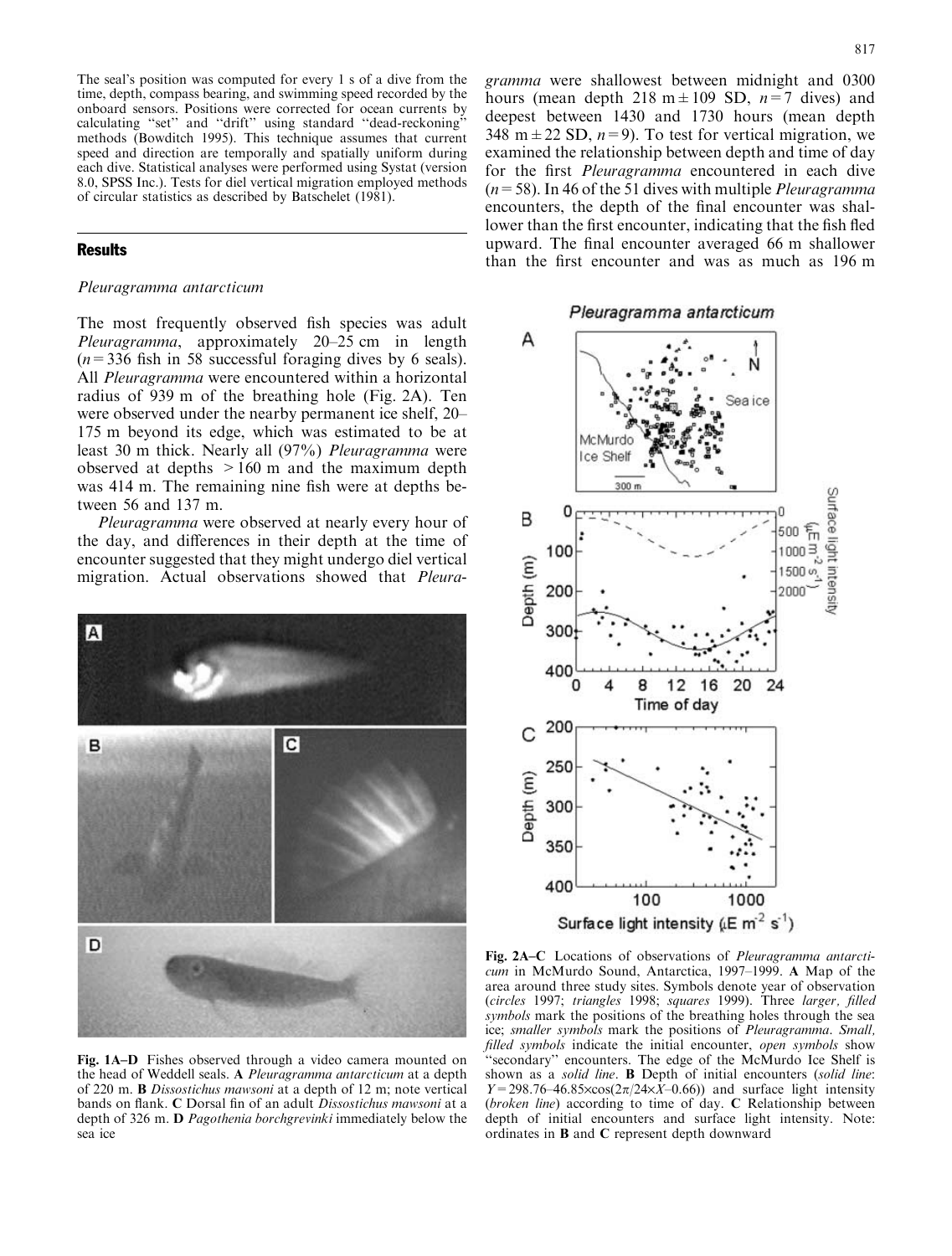shallower. Using only the first encounter in a dive as an indicator of the depth of undisturbed *Pleuragramma*, there was a significant correlation between depth and time of day  $(\chi^2 = 16.8, P < 0.001)$ . Parameters of the cosine function fitted to the data (Batschelet 1981) indicated that the daily mean depth was 299 m, with an amplitude of  $\pm$ 47 m (mean daily vertical transit of 94 m) and times of minimum and maximum depths were 0230 and 1430 hours, respectively. The time of minimum depth corresponded closely to the time of daily minimum light intensity on the surface of the ice (Fig. 2B). Observed maximum depths occurred somewhat later than predicted by the fitted cosine function and observed surface light intensity, suggesting asymmetry in the timing of vertical movements with respect to the solar cycle. Depth of Pleuragramma encounters was positively correlated with the logarithm of surface light intensity  $(r=0.64,$  $P < 0.001$ ;  $n = 55$ , excluding three unusually shallow encounters; Fig. 2C). Although this linear relationship suggests that the vertical movements of Pleuragramma may be mediated directly or indirectly by light intensity, the few encounters with Pleuragramma that took place under the permanent ice shelf were not significantly shallower than the other encounters at comparable times of day or than predicted from surface light intensity. The ice at the edge of the permanent ice shelf was estimated to be 13 m thicker than the adjacent sea ice (based on difference in elevation obtained from differential global positioning system coordinates) and transmitting about 25% as much light to the water below.

Seals typically encountered several Pleuragramma on each successful foraging dive, supporting the notion that this fish species aggregates in shoals. Dives most commonly resulted in four or five *Pleuragramma* encounters, with 12–20 encounters in nine dives (Fig. 3A). The interval between successive encounters within a dive varied greatly but many observations occurred in rapid succession. Most encounters took place within 5 or 6 s of the previous encounter and half of all such ''secondary'' encounters occurred within 15 s (Fig. 3B). The measured distance traveled by the seal between encounters over the intervals of  $\leq 5$  s averaged 5.2 m  $\pm$  3.3 SD (range:  $\leq$  1–12.4 m). This is almost certainly an overestimate of the spacing between undisturbed fish because of their flight from the seal.

During one video sequence in which the seal chased a Pleuragramma for several seconds, the fish's mean tailbeat frequency was 5.5  $s^{-1}$  (value obtained by counting video frames between nine complete tail beats during the chase). Equations relating tail-beat frequency to swimming speed for temperate species predict that a fish of 20–25 cm in length with this tail-beat frequency would be moving at  $0.62$  m s<sup>-1</sup> (Hunter and Zweifel 1971). However, Montgomery and Macdonald (1984) measured a maximum speed of 1.1 m  $s^{-1}$  for a 22.5-cm Pagothenia borchgrevinki with a tail-beat frequency of 5.7 s<sup>-1</sup>. We used this range of swimming speeds  $(0.62-$ 1.1 m  $s^{-1}$ ) for *Pleuragramma* to improve our estimate of the spacing between undisturbed *Pleuragramma* within a

shoal. From the actual distance between consecutive encounters when the elapsed time was  $\leq 5$  s, the mean distance between undisturbed fish in a shoal was approximately 3.5 m $\pm$  2.2 SD for fish swimming at 0.62 m  $s^{-1}$ , to 1.9 m  $\pm$  1.9 SD for fish swimming at 1.1 m s<sup>-1</sup>. These distances are equivalent to mean shoal densities of 0.15–0.023 individuals  $m^{-3}$  or one fish per 7–43  $m^3$ .

The relative abundance of Pleuragramma varied greatly from year to year, as indicated by ''catch per unit effort'' (Fig. 4), where catch refers to encounters with fish and fishing effort is the amount of time seals spent below 160 m (the depth below which *Pleuragramma* were usually found). No *Pleuragramma* were observed in 1997, 34 were observed in 1998 (all by one seal between 27 and 29 November), and 302 in 1999 (by all five seals). The apparent absence of Pleuragramma in 1997 and most of 1998 was despite 234 min of fishing effort in 1997 and 494 min prior to the first capture in 1998. After the date that Pleuragramma first appeared in 1998 and throughout 1999, encounter rate averaged 0.44 fish  $min^{-1}$  below a depth of 160 m and there were no extended periods of fishing during which *Pleuragramma* were not observed, as might be expected if shoals of fish traveled quickly through the vicinity.

#### Dissostichus mawsoni

In contrast to the encounters with *Pleuragramma*, in which the seal always attacked, seals attacked *Dissosti*chus only occasionally, and when inspected at very close range, the fish did not flee. Dissostichus were observed 26 times during 14 dives (Fig. 5A). Multiple encounters within a dive were taken to be the same fish whenever the distance and elapsed time between sightings were short. All fish appeared to be adults. One individual observed at a depth of 12 m and probably about 1 m in length had a distinctive barred color pattern on its sides (Fig. 1B). All encounters were within a 253-m horizontal radius of the breathing hole (Fig. 5A). The mean depth of encounter was 132 m $\pm 87$  SD. All *Dissostichus* were first encountered at <180 m depth, except for one observation at a depth of 326 m (Fig. 5B). One fish was first encountered at a depth of 109 m and pursued down to 456 m, during which time the seal (and the fish) reached a speed of 3.4 m  $s^{-1}$  and sustained it for a period of 24 s before slowing to 2.5–3.0 m  $s^{-1}$  for more than 2 min. The fish achieved these speeds by vigorous stroking of the body and caudal fin. The undisturbed Dissostichus shown in Fig. 1B swam with a rigid body, using only pectoral fins for propulsion.

Our sparse observations of Dissostichus hinted at a diel vertical migration. Dissostichus encounters were shallowest between midnight and 0100 hours and deepest between 1700 and 1900 hours (Fig. 5B). Based on only the initial encounter duringa dive, there was a significant correlation between depth and time of day  $(\chi^2 = 23.2, P < 0.001)$ . Parameters of the cosine function fitted to the data indicated that the daily mean depth was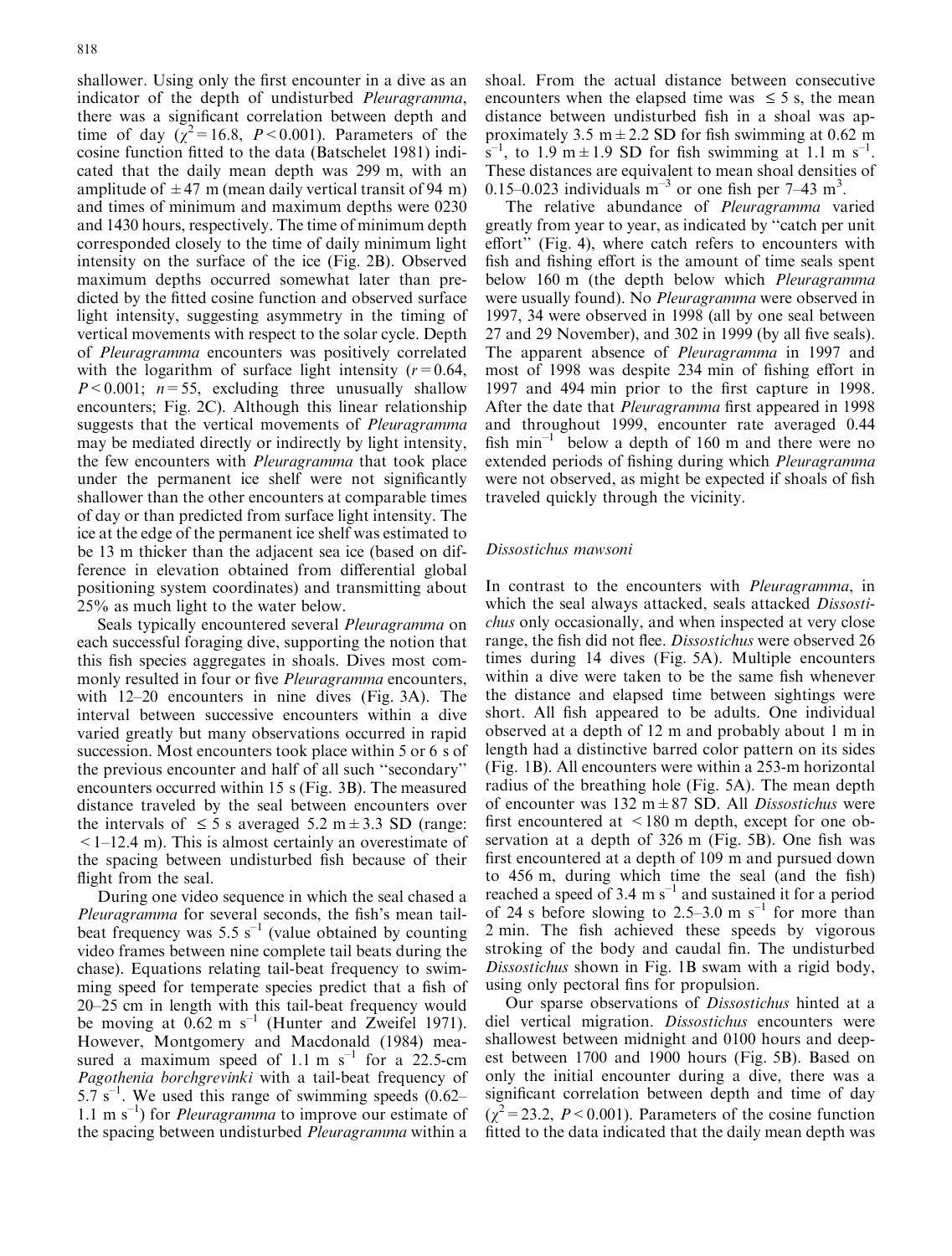

Fig. 3A, B Evidence for shoaling behavior in Pleuragramma antarcticum under the sea ice of McMurdo Sound, 1997–1999. A Frequency of encounters shows that nearly all successful foraging dives result in multiple encounters (bar width 1). B Frequency distribution for the time between consecutive encounters showing predominance of intervals less than 15 s (bar width 5 s)

93 m, with an amplitude of  $\pm 76$  m (mean daily vertical transit of 152 m) and times of minimum and maximum depths were 0515 and 1715 hours, respectively. These times were offset from the times of minimum and maximum surface light intensity. As a result, the regression between the logarithm of surface light intensity and depth of encounter was not significant, even after eliminating one unusually deep encounter from the analysis  $(r=0.51, P<0.091, n=12; Fig. 5C)$ . Over the entire period of the study, Dissostichus were present at times when their presumed principal prey, *Pleuragramma*, were scarce or absent in 1997 (Fig. 4).

Fig. 4 Variation in relative abundance of Pleuragramma antarcticum, fishing effort of seals, and presence of Dissostichus mawsoni under the sea ice of McMurdo Sound, 1997–1999. Fishing effort (open bars) is defined as the time (in minutes) spent by seals below 160 m depth. Relative abundance (filled bars) is the number of encounters per minute below 160 m and shows that Pleuragramma were absent throughout the 1997 field season, arrived in the area late in November 1998, and were present throughout the 1999 field season. Circles indicate the dates of encounters with Dissostichus



Pagothenia borchgrevinki

Pagothenia borchgrevinki is a common species that typically lives just under the ice. There were six observations of Pagothenia borchgrevinki at depths of 0–6 m and horizontal ranges of 162–790 m from the breathing hole. One specimen tentatively identified as Pagothenia was observed unusually deep (211 m), in the midst of 13 encounters with *Pleuragramma*. Janssen et al. (1992) suggested that *Pagothenia* may stray far from the underice surface, possibly to feed on Pleuragramma.

#### **Discussion**

These direct observations under the ice of McMurdo Sound make useful additions to our knowledge of two of Antarctica's common pelagic fish species. Previous trawling data found no diel trends in the vertical distribution of Pleuragramma (Hubold 1984), and we could find no suggestion in the literature of vertical migration for Dissostichus. Our data demonstrate a diel migration by Pleuragramma that may be directly related to ambient light intensity, even in the absence of a sunset. At the start of our field seasons in late October, daily maximum surface light intensity was about 17.5 times the daily minimum. By the end of our field seasons (early December), there was only a 5.4-fold increase in light

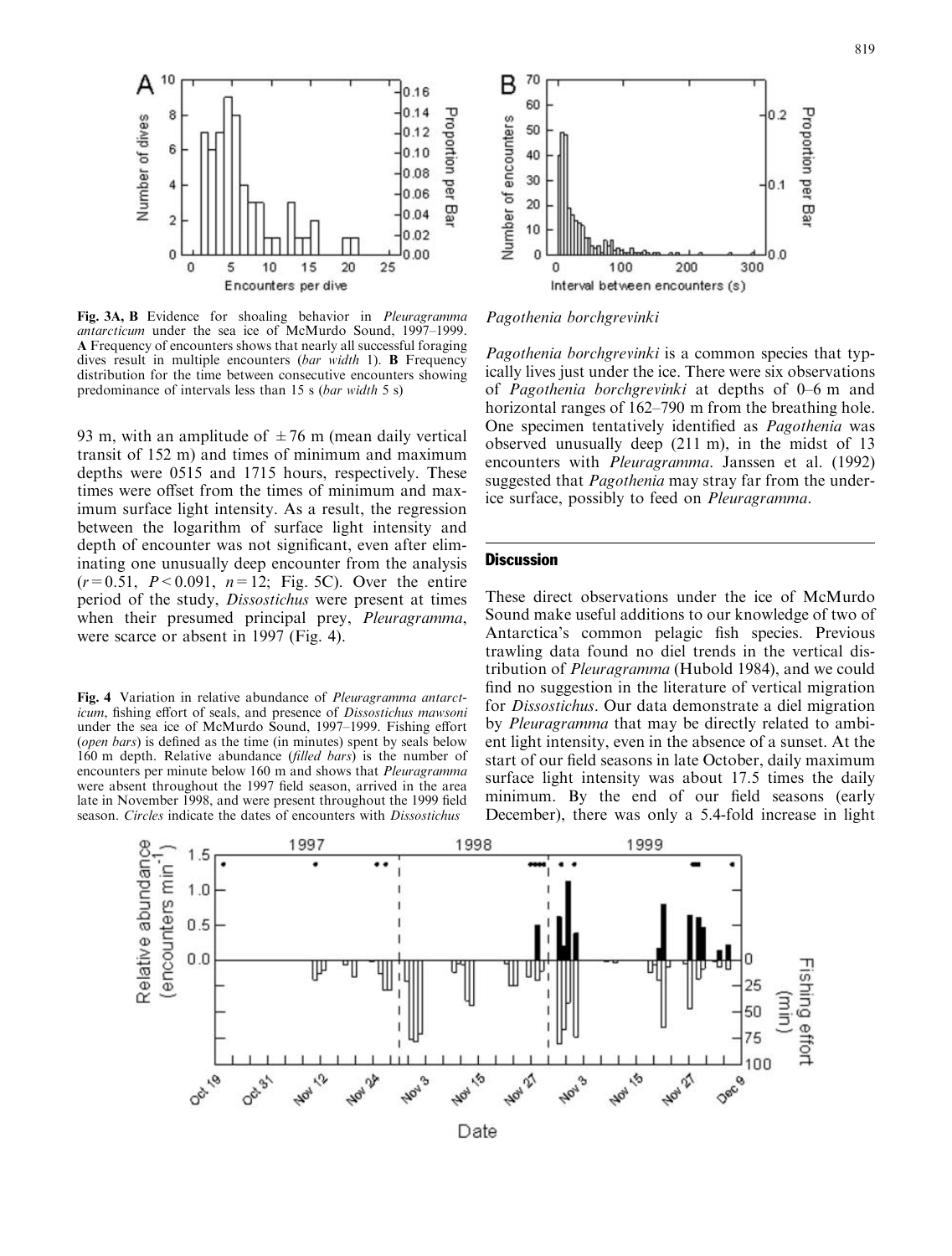

Fig. 5A–C Locations of observations of Dissostichus mawsoni in McMurdo Sound, Antarctica, 1997–1999. A Map of the area around three study sites. Symbols denote year of observation (circles 1997; triangles 1998; squares 1999). Three larger, filled symbols mark the positions of the breathing holes through the sea ice; smaller symbols mark the positions of Dissostichus. Small, filled symbols indicate the initial encounter, open symbols show 'secondary'' encounters. The edge of the McMurdo Ice Shelf is shown as a solid line. **B** Depth of initial encounters (solid line  $Y=92.82-75.76\times\cos(2\pi/24\times X-1.38)$  and surface light intensity (broken line) according to time of day.  $C$  Relationship between depth of initial encounters and surface light intensity. Note: ordinates in B and C represent depth downward

intensity during the day. If ambient light intensity determines the vertical position of Pleuragramma, then earlier in the austral spring, when the daily range of light intensities is greater because of darker nights, shoals of Pleuragramma would be found shallower than 250 m within a few hours after midnight and their vertical transit would be greater than 94 m. Likewise, if the relationship between surface light intensity and depth of Pleuragramma (Fig. 2C) holds, the maximum depth for Pleuragramma at local apparent noon between May and August, when surface illumination is negligible, could be 90 m or less. Given these observations, it is understandable that trawl data (in the absence of ice cover so that light levels would be higher) have shown that adult *Pleuragramma* are most abundant below 400 m depth (Hubold 1984; Kellermann 1986; Hubold and Ekau 1987). Nevertheless, our few observations of Pleuragramma under the thicker permanent ice shelf suggest that light intensity may not be the only determinant of vertical position. More observations and additional kinds of data are necessary to determine whether other factors, such as the distribution of predators or prey (which themselves may be regulated by light), determine the vertical distribution of Pleuragramma.

Our data support the prior suggestion that Pleuragramma live in shoals, and indicate that individuals within these loose aggregations may be spaced 2–4 m apart. The highly variable fishing success of the seals in essentially the same location and the same time period in three consecutive years suggests that the shoals of Pleuragramma wander slowly into and out of particular locations. It is interesting to note that they did not vacate the area of our camp in 1999 in response to the presence of predatory seals. A combination of shoaling and wandering would result in a patchy spatial distribution at any point in time.

Our methods did not permit observations of undisturbed Pleuragramma, but we were able to estimate their swimmingspeed when chased by a predator. The higher of our two estimates, 1.1 m  $s^{-1}$ , is about 4.9 body-lengths  $s^{-1}$ , which seems relatively low compared to the typical maximum burst speed of many temperate fishes  $(\sim 10$  bodylengths  $s^{-1}$ ; Beamish 1978). This agrees with the low maximum speeds (4.3–4.9 body-lengths  $s^{-1}$ ) measured for two other Antarctic fishes of similar size, Pagothenia borchgrevinki and Notothenia neglecta (Montgomery and Macdonald 1984; Archer and Johnston 1989). The physiological constraints on maximum swimming performance in Antarctic fishes need further investigation.

Adult Dissostichus now are shown to be present throughout the water column and perhaps even more common at depths less than 200 m than previously thought. Published accounts describe adults as living at depths of 300–500 m (Eastman and DeVries 1982; Testa et al. 1985; Eastman 1990, 1993) and near the bottom (Fischer and Hureau 1985; Vacchi and Greco 1994). Dr. A.L. DeVries (personal communication) reports that Dissostichus have been caught on baited hooks at depths ranging from 70 to 315 m, but that fishing was more efficient between 400 and 500 m depth. This knowledge of Dissostichus in shallow water has not, to our knowledge, been published. The eyes of Dissostichus are the most specialized for low-light sensitivity of all notothenioids studied (Eastman 1988). They have a high density of rod photoreceptors (relative to cone photoreceptors) and a high degree of convergence of rods onto ganglion cells. These characteristics make eyes more sensitive to light, but at the expense of visual acuity. Perhaps the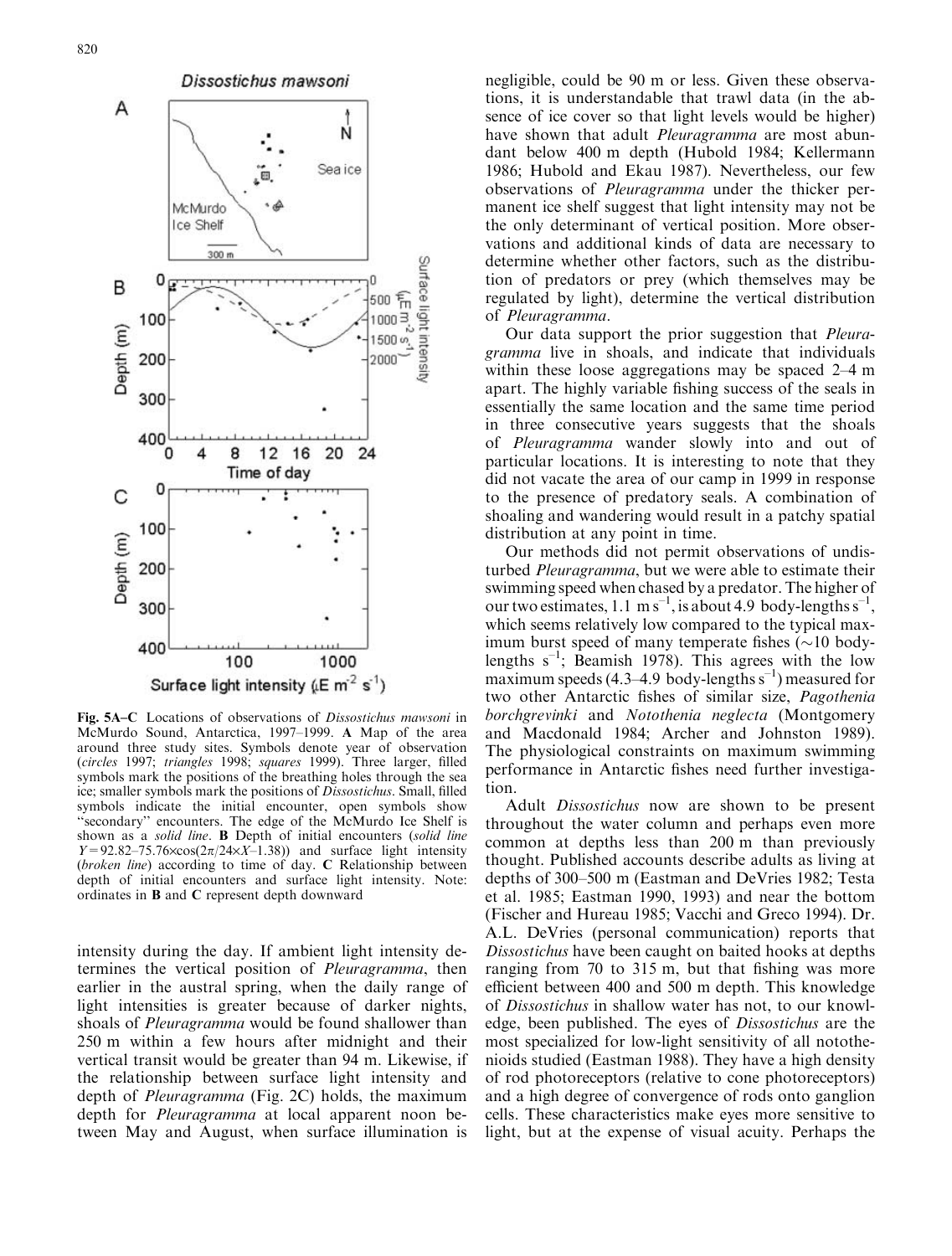greater angling success below 300 m is due to the poorer acuity in a dark-adapted retina. In this way, Dissostichus may see the bait in deep waters but lack the visual acuity to identify it as a normal prey item and therefore resort to olfactory cues for identification. In shallow waters they would able to use vision to discern details and reject the bait more often.

Dissostichus also appear to undergo diel vertical movements, but more data are necessary to strengthen this tentative result. The substantial lag between the timing of extremes in vertical position and light intensity and the non-significant correlation between these variables suggest that if Dissostichus migrate periodically, they do so in response to some other cue, perhaps the presence of Pleuragramma. It is interesting, however, that the individuals we observed were shallower than the Pleuragramma at a given time of day. In addition, Dissostichus were present during periods when *Pleura*gramma were apparently absent. Perhaps they were feeding on *Pagothenia* near the under-ice surface or smaller, shallower *Pleuragramma* that the seals may have ignored. Until our arrival, the locations of our camps would have been excellent refuges for fishes from predation by seals.

All fish sampling devices have biases that limit interpretation of the data. Trawls fish selectively according to their mesh size, towing speed, and position in the water column. The reduced angling success for *Diss*ostichus at depths less than 300 m may reflect the bias of baited hooks. Predators, such as Weddell seals, do not sample the environment randomly and the intensity of their fishingeffort varies continuously in response to immediate experience and physiological constraints. While data from a foraging predator present certain limitations, they provide some entirely new information and greater resolution for other types of data. The use of a marine predator as a guided, high-speed sampling device for its midwater prey provided clarification and new insights into the behavior, interactions, and ecology of important species that, to date, have been especially difficult to study. The same approach could be used to study other pelagic and deep-water fishes and invertebrates that are otherwise impossible to observe in their natural environment.

Acknowledgements This work was supported by the U.S. National Science Foundation, Office of Polar Programs (grant OPP 96-14857), National Undersea Research Program (grant UAF 98-0040), and Texas A&M University Office of Research. We thank S. Kanatous, S. Kohin, W. Hagey, M. Horning, and R. Skrovan for assistance in the field and A. DeVries for access to unpublished data and for comments on the manuscript. We also thank three anonymous referees for helpful comments. All procedures employed in this study comply with animal-use protocols of The University of Texas at Austin, Texas A&M University at Galveston, and The University of California at Santa Cruz. Research was conducted under Marine Mammal Permit 1021 from the National Marine Fisheries Service. Contribution 1203 of the University of Texas Marine Science Institute.

## References

- Archer SD, Johnston IA (1989) Kinematics of labriform and subcarangiform swimming in the antarctic fish Notothenia neglecta. J Exp Biol 143:195–210
- Arnould JPY, Whitehead MD (1991) The diet of Antarctic petrels, cape petrels and southern fulmars rearing chicks in Prydz Bay. Antarct Sci 3:19–27
- Batschelet E (1981) Circular statistics in biology. Academic Press, London
- Beamish FWH (1978) Swimming capacity. In: Hoar WS, Randall DJ (eds) Fish physiology, vol 7. Academic Press, New York, pp 101–187
- Blackwell SB, Haverl CA, LeBoeuf BJ, Costa DP (1999) A method for calibrating swim-speed recorders. Mar Mamm Sci 15:894– 905
- Bowditch N (1995) The American practical navigator: an epitome of navigation. Defense Mapping Agency Hydrographic/Topographic Center, Bethesda, Md.
- Calhaem I, Christoffel DA (1969) Some observations on the feeding habits of a Weddell seal, and measurements of its prey. N Z J Mar Freshw Res 3:181–190
- Castellini MA, Davis RW, Kooyman GL (1992) Annual cycles of diving behavior and ecology of the Weddell seal. Bull Scripps Inst Oceanogr 28:1–54
- Davis RW, Fuiman LA, Williams TM, Collier SO, Hagey WP, Kanatous SB, Kohin S, Horning M (1999) Hunting behavior of a marine mammal beneath the Antarctic fast ice. Science 283:993–996
- DeWitt HH (1970) The character of the midwater fish fauna of the Ross Sea, Antarctica. In: Holgate MW (ed) Antarctic ecology, vol 1. Academic Press, London, pp 305–314
- Eastman JT (1985) Pleuragramma antarctiucm (Pisces, Nototheniidae) as food for other fishes in McMurdo Sound, Antarctica. Polar Biol 4:155–160
- Eastman JT (1988) Ocular morphology in antarctic notothenioid fishes. J Morphol 196:283–306
- Eastman JT (1990) The biology and physiological ecology of notothenioid fishes. In: Gon O, Heemstra PC (eds) Fishes of the Southern Ocean. J.L.B. Smith Institute of Ichthyology, Grahamstown, South Africa, pp 34–51
- Eastman JT (1993) Antarctic fish biology: evolution in a unique environment. Academic Press, San Diego, Calif.
- Eastman JT, DeVries AL (1982) Buoyancy studies of notothenioid fishes in McMurdo Sound, Antarctica. Copeia 1982:385–393
- Ekau W (1990) Demersal fish fauna of the Weddell Sea, Antarctica. Antarct Sci 2:129–137
- Emison WB (1968) Feeding preferences of the Adelie penguin at Cape Crozier, Ross Island. In: Austin OL (ed) Antarctic bird studies. American Geophysical Union, Antarctic Research Series, vol 12, pp 191–212
- Fischer W, Hureau J-C (eds) (1985) FAO species identification sheets for fishery purposes. Southern Ocean (Fishing Areas 48, 58 and 88) (CCAMLR Convention Area), vols 1 and 2. Food and Agriculture Organization of the United Nations, Rome
- Gales NJ, Klages NTW, Williams R, Woehler EJ (1990) The diet of the emperor penguin, Aptenodytes forsteri, in Amanda Bay, Princess Elizabeth Land, Antarctica. Antarct Sci 2:23–28
- Gerasimchuk VV (1986) Characteristics of Antarctic silverfish, Pleuragramma antarcticum (Nototheniidae), from Olaf-Pruds Bay (Commonwealth Sea, Eastern Antarctica) with notes on the identification of the species. J Ichthyol 26:10–17
- Hubold G (1984) Spatial distribution of Pleuragramma antarcticum (Pices: Nototheniidae) near the Filchner and Larson Ice Shelves (Weddell Sea/Antarctica). Polar Biol 3:231–236
- Hubold G (1985) The early life-history of the high-antarctic silverfish, Pleuragramma antarcticum. In: Siegfried WR, Condy PR, Laws RM (eds) Antarctic nutrient cycles and food webs. Springer, Berlin Heidelberg New York, pp 445–451